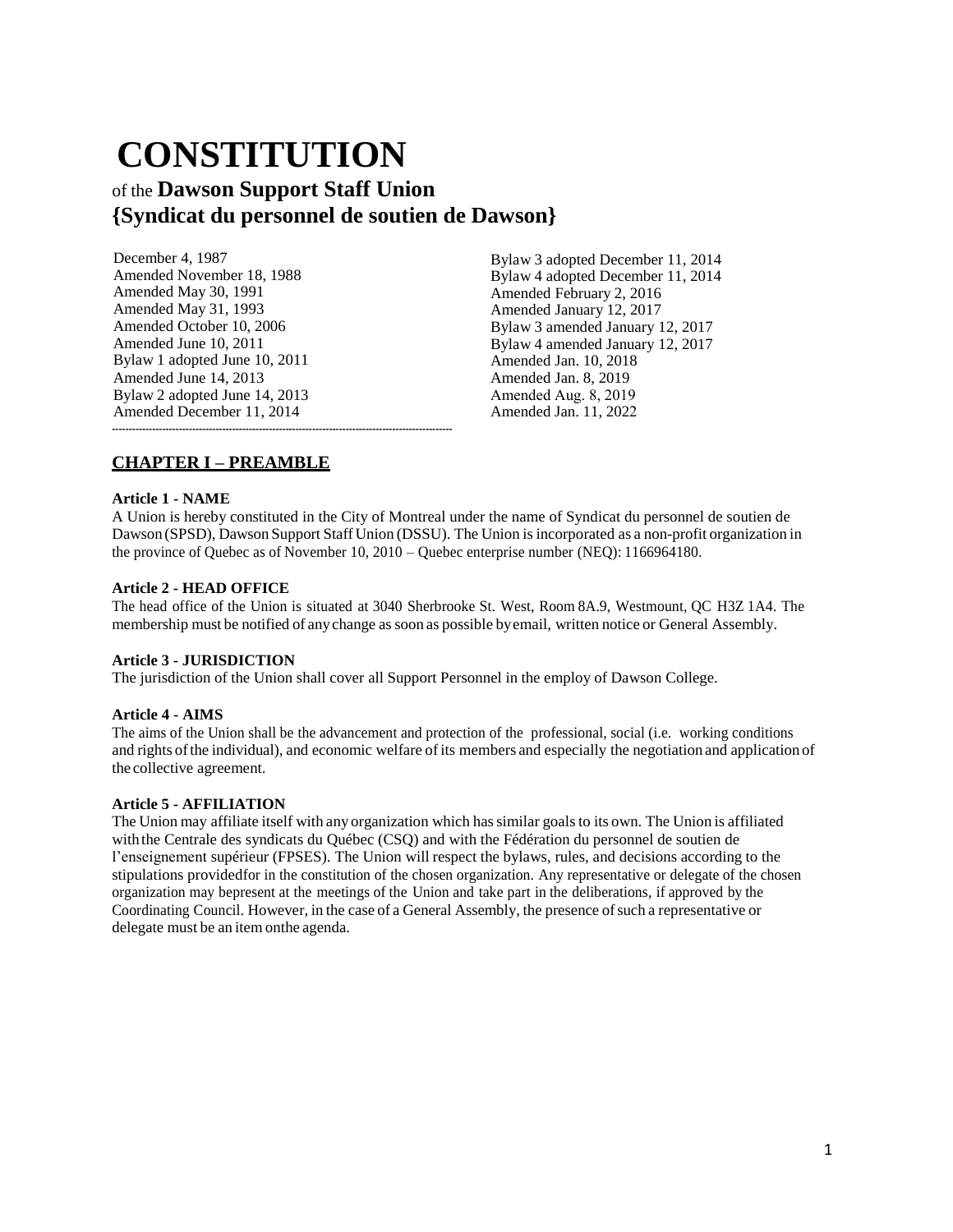#### **Article 6 - DISAFFILIATION**

(a) A motion to hold a referendum on the subject of disaffiliation cannot be discussed unless notice of such a motion is given at least sixty (60) days in advance of a General Assembly. Notice of such a motion must be sent to the Centrale and the Federation, within the same delay;

(b) The Union also sends to the Centrale and the Federation within the same delay, a summary of the reasons it alleges to support the proposal to hold a referendum on disaffiliation, as well as a list of its contributing members;

(c) The Union shall have to accept at any General Assembly two persons authorized to represent the Centrale and two persons authorized to represent the Federation, who have so requested in advance, and will allow them to express their opinion for a period of time necessary for the comprehension of the debate. No other

organization may be present at the General Assembly. The persons authorized to represent the Centrale and the Federation may attend the whole General Assembly where the proposal for holding the referendum is debated; (d) For a decision for disaffiliation to be valid, a referendum must receive support of the majority of members of the Union (50% + 1). All members must be informed of the location and time of the vote. The location(s) and the time(s) must be chosen so as to facilitate that vote;

(e) The Centrale may delegate persons authorized to represent the Centrale as observers to be present at the time of the referendum; the Centrale may also delegate a person at each polling station;

(f) The Union sends to the Centrale a copy of the notice and agenda of any General Assembly within the prescribed time before the meeting. The reasons it alleges to support the proposal to hold a referendum on disaffiliation must be included in the notice;

(g) Before the General Assembly where a proposal to hold a referendum on disaffiliation will be debated, representatives of the Centrale and the Federation meet with the Union to discuss the reasons it alleges to support the proposal to hold a referendum on disaffiliation, the procedures following disaffiliation and the organization of the General Assembly;

(h) The result of the referendum shall be transmitted to the Centrale and the Federation within twenty-four (24) hours following the ballot counting. Within thirty (30) days following the transmission of the results, the Centrale and the Federation may, if they deem it appropriate, examine the lists of voters, the ballots or any other document used at the poll. These documents are made available to them upon request; they can only be examined in the presence of at least one person authorized by the Union;

(i) Following a decision in favour of disaffiliation, the Union must pay the Centrale and the Federation the union dues for the next three (3) months.

## **CHAPTER II – MEMBERS**

#### **Article 1 - DEFINITION**

A member is one who conforms to Article 2 of this Chapter.

#### **Article 2 - ELIGIBILITY**

A Support Personnel who is a regular part-time, regular full-time, occasional or substitute employee of Dawson College, and who is not excluded by virtue of his/her function according to the Labour Code and the Collective Agreement shall be eligible for membership to the Dawson Support Staff Union provided that:

(a) He/She sign the DSSU Application Form;

(b) He/She shall pay an initiation fee of two (2) dollars;

(c) He/She shall agree to abide by the Constitution of the Union and the resolutions adopted by the General Assembly or referendum.

#### **Article 3 - DUES**

The dues which each Support Personnel must pay to the Union shall be 1.45% of the employee's annual salary. The new dues rate will come into effect on September 1, 2019.

#### **Article 4 - PRIVILEGES**

2 Only members of the Union benefit from the privileges and advantages conferred by the bylaws of this Constitution. Members have access to all documents of the Union except grievance files and personal files and may examine them byappointment with the Executive Committee.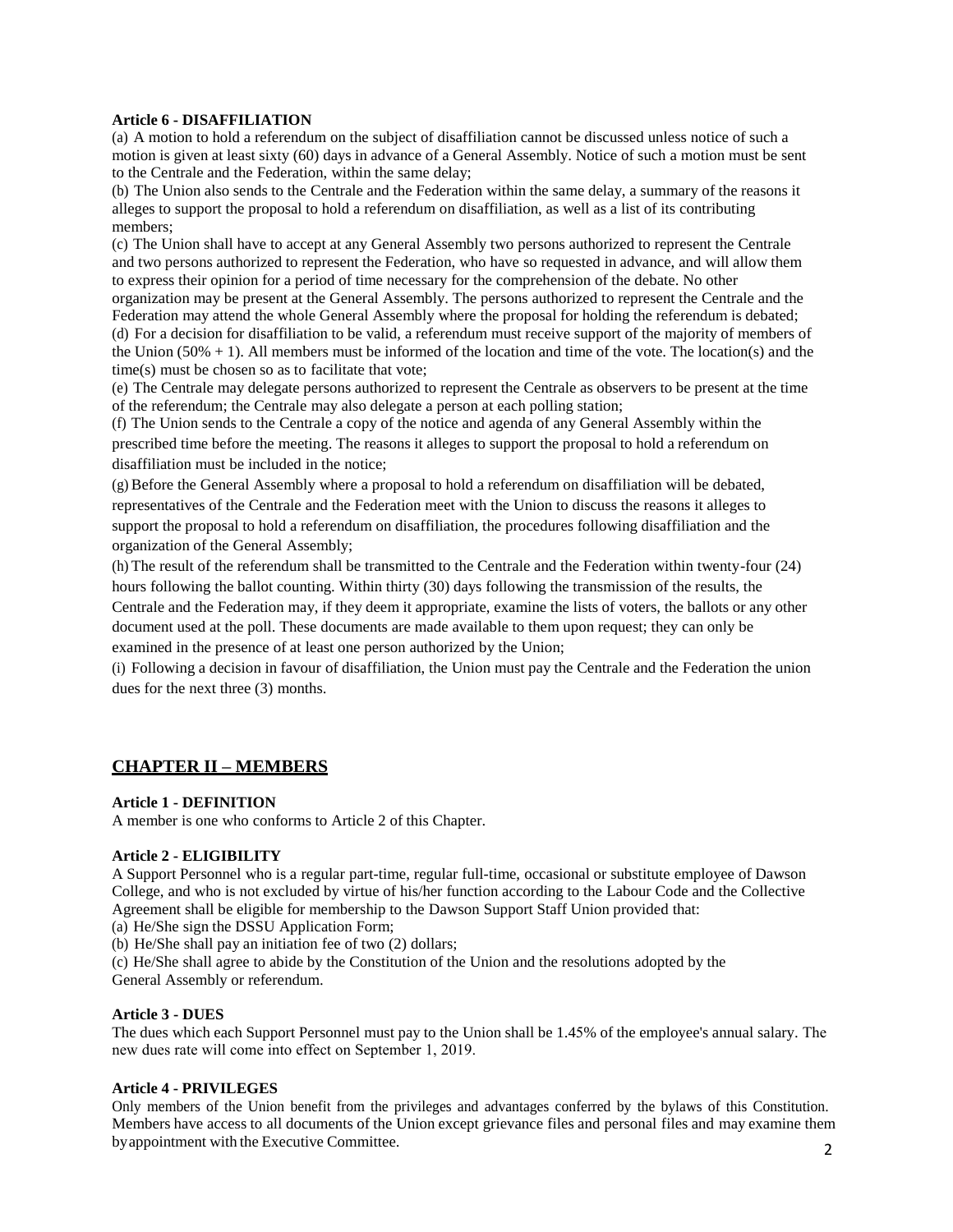#### **Article 5 - RESIGNATION**

Any member who resigns from the College, in accordance with the Collective Agreement, loses all rights to the advantages and privileges conferred by this Constitution.

#### **Article 6 - PRIVACY**

The Union will destroy all personal information as per Bylaw 2, of any former employee seven years after their last paid day of work provided there are no related current grievances or litigations associated with their file.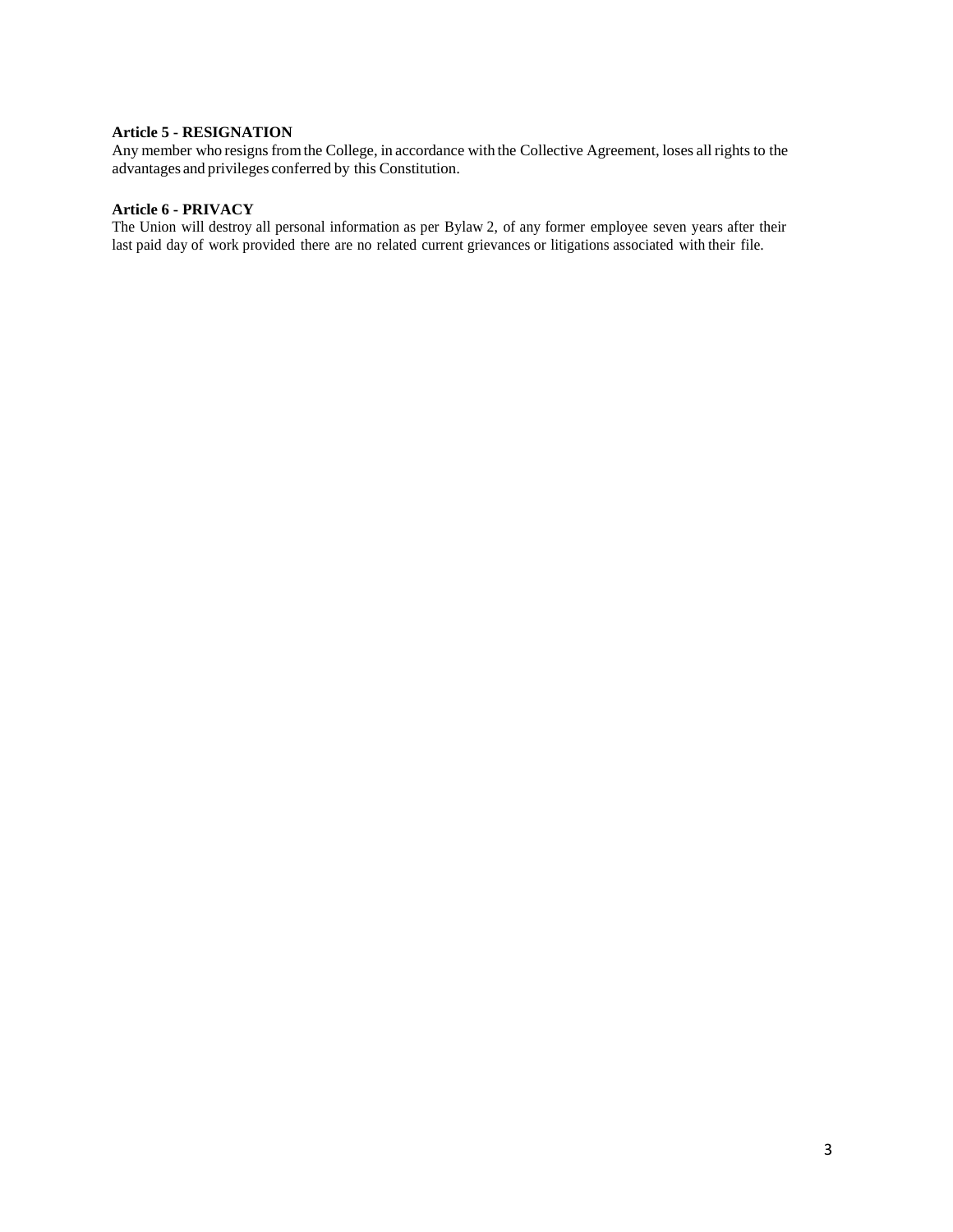## **CHAPTER III – GENERAL ASSEMBLIES**

#### **Article 1 - COMPOSITION**

The General Assembly is composed of all members of the Union. The General Assembly must sit at least (2) times a year. Notice of the sitting accompanied by an agenda and all related documents must be sent to all members at least seven (7) working days before the set date.

### **Article 2 - DUTIES OF THE GENERAL ASSEMBLY**

The Union is administered by the Executive Committee under the direction of the General Assembly. In particular, the duties of the General Assembly are as follows:

- (a) to ratify all appointees;
- (b) to ratify negotiations pertaining to any working contract, local ententes or agreements;

(c) to adopt the provisions of the budget and financial statements;

- (d) to formad hoc or standing committees judged to be useful to the well-being of the Union;
- (e) to modify and to amend the Constitution;
- (f) to form a Finance Committee to review and verify Union financial records;

(g) authorize any expense of one thousand dollars(\$1,000) or more, above and beyond the approved operatingbudget.

#### **Article 3 - SPECIAL GENERAL ASSEMBLIES**

Special General Assemblies are normally convoked after advance notice of at least three (3) working days. However, in the case of an emergency, the Executive Committee of the Union may convoke such an assembly within that delay. Notice of the sitting accompanied by an agenda must be sent in writing to all members. Fifteen members may demand a Special General Assembly at any time, having given the President of the Union a notice signed by those members indicating the object(s) of such an Assembly. The President of the Union must convoke this Assembly within ten (10) working days of receiving such a notice, conforming to the above mentioned procedures.

#### **Article 4 - QUORUM**

At General Assemblies the quorum is fixed at forty-five (45) members of the Union.

Article 5 - PROCEDURE\*

*\*repealed (see Bylaw 3-Procedures for Deliberative Assemblies)*

## **CHAPTER IV – EXECUTIVE COMMITTEE**

#### **Article 1 - COMPOSITION**

The Executive Committee is made up of:

- 1 President
- 1 Vice-President Internal
- 1 Vice-President of Communications
- 1Vice-PresidentExternal
- 1 Secretary
- 1 Treasurer

The six (6) Executive Committee members are elected as per Bylaw 4 (Elections) of this Constitution.

#### **Article 2 - MEETINGS**

The Executive Committee meets at least bi-weekly during the fall and winter semesters, once a month during summer and non-school periods; date and place set by the President. Quorum is set at fifty percent plus one  $(50\% + 1)$  of the members.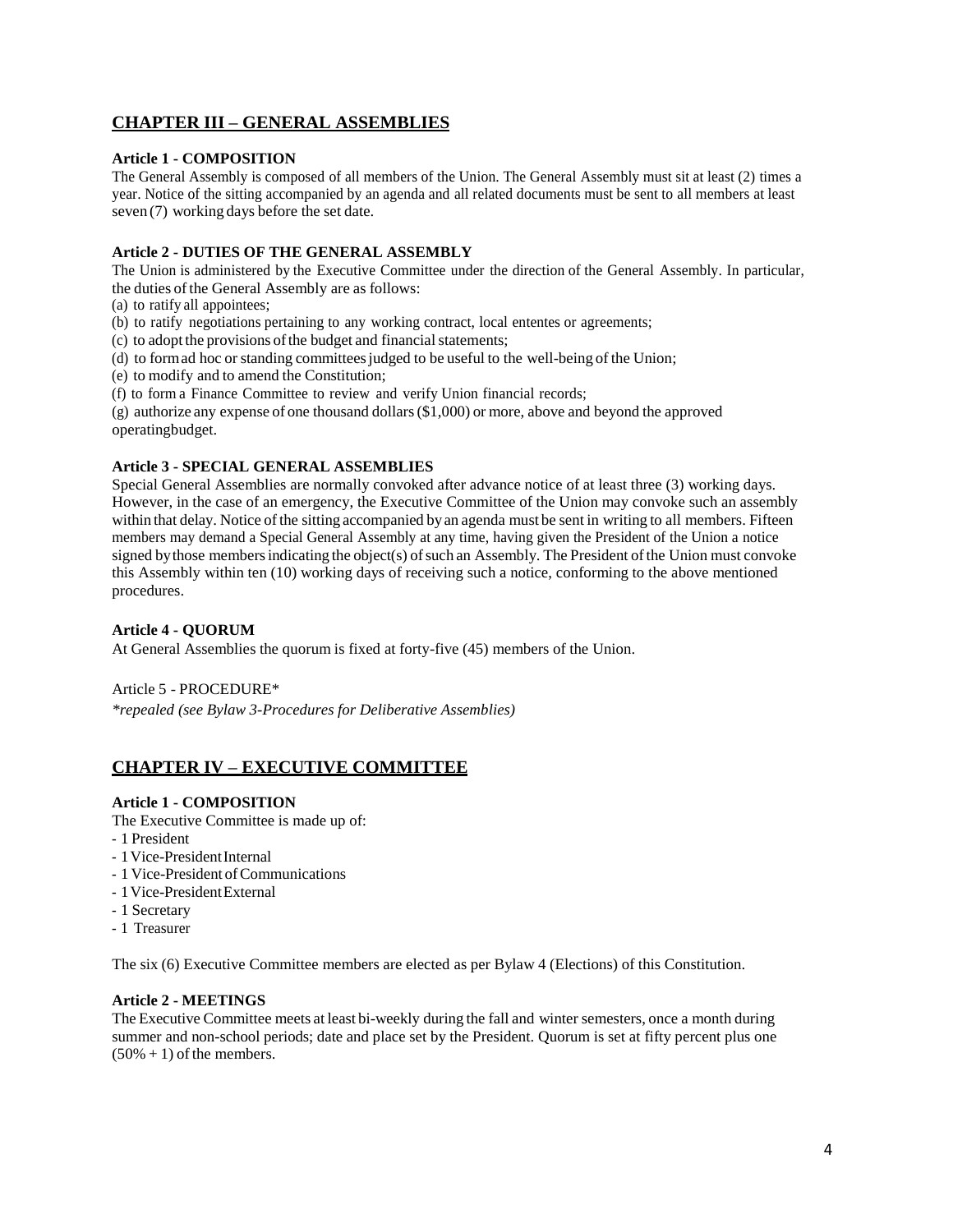## **Article 3 - DUTIES OF THE EXECUTIVE COMMITTEE**

The duties of the Executive Committee are as follows:

- (a) to administer the operations of the Union;
- (b) to determine the dates and places of meetings, General Assemblies and Special General Assemblies;
- (c) to administer the funds ofthe Union within the limitations of the budget;
- (d) to implement all decisions taken by the General Assembly;
- (e) to form committees necessary to study, discuss, promote, or attain the aims of the union;
- $(f)$  to receive complaints from members, examining and taking action on them;
- (g) to replace byappointment any officer who hasresigned;

(h) to designate the person(s) who will represent the Union or the members thereof officially when participation is required at an organization or committee;

- (i) to prepare agendas for Executive, Coordinating Council and General Assembly meetings;
- (j) to consult and make recommendations to the Coordinating Council and General Assembly;
- $(k)$  to authorize all requests for syndical leave.

#### **Article 4 - ANNUAL REPORT**

The Executive Committee must present a report ofits activitiesto the General Assembly in the first Assembly held afterJune 30th (the Union's financial year).

#### **Article 5 - TRANSFER OF EXECUTIVE POWERS**

Ifthere are lessthan three (3) members on the Executive Committee, all Executive powers and duties are transferred to the Coordinating Council.

## **CHAPTER V – DUTIES AND POWERS OF THE OFFICERS**

#### **Article 1 - PRESIDENT**

The duties of the President are the following:

- (a) to represent theUnion in official proceedings;
- (b) to convoke General Assemblies;
- (c) to preside or designate a person to preside overall General Assemblies;
- (d) to sign chequesjointlywith the treasurerorsome other designatedmember oftheExecutiveCommittee;

(e) to sign the minutes of Assemblies as wellasfinancial reports;

(f) acquireaworkingknowledgeofparliamentaryproceduresandlawsandthoroughunderstandingofthe Constitution,

Bylaws, standing rules of the Union and especially the Collective Agreement;

- (g) to givea report onthe state ofthe Unionto theCoordinating Council and General Assembly;
- (h) to be ex-officio on all committees;
- (i) to supervise the general activities of the Union.

#### **Article 2 - VICE-PRESIDENT INTERNAL**

The duties of Vice-President Internal are the following:

- (a) to preside over all General Assemblies as required;
- (b) to assume the duties of the President in his/her absence;

(c) acquire a working knowledge of parliamentary procedures and law sand thorough

understandingof the Constitution, Bylaws,standing rules of the Union and especially the Collective Agreement;

- (d) to be ex-officioon all committees;
- (e) to act as the convener of ad hoc subcommittees;
- (f) to be in charge oftranslation fortheUnion;
- (g) to coordinate liaisons.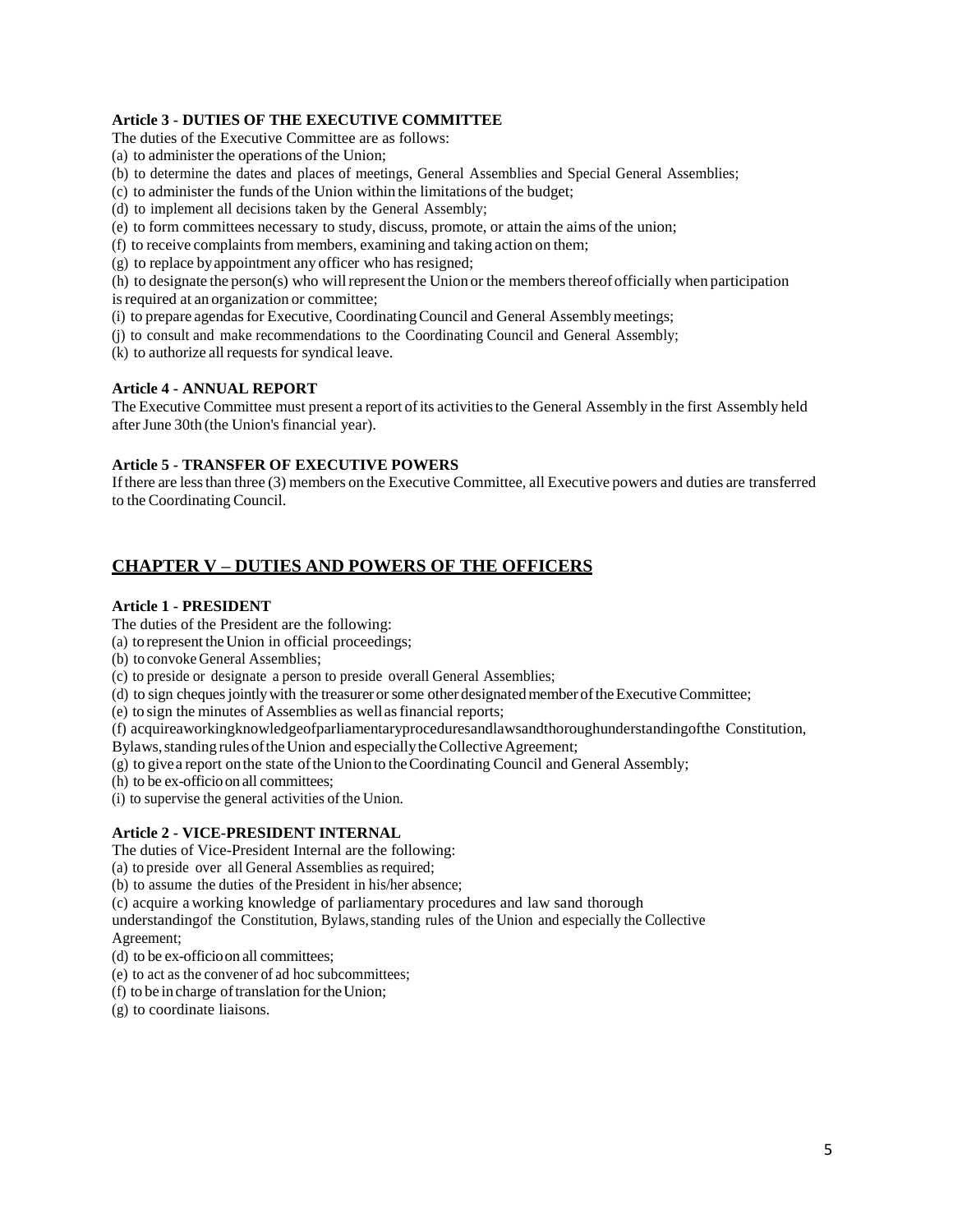#### **Article 3 - VICE-PRESIDENT OF COMMUNICATIONS**

The duties of the Vice-President of Communications are the following:

(a) to assume the duties of the Internal Vice-President in his/her absence;

(b) to act as publicity agent for all General Assemblies of the Union, to ensure that all members are informed of such meetings at least seven (7) days in advance;

(c) acquire a working knowledge of parliamentary procedures and laws and thorough understanding

of the Constitution, Bylaws, standing rules of the Union and especially the Collective Agreement;

(d) to be ex-officio on all committees;

(e) to be responsible for the coordination of the newsletter and all other communiqués;

(f) to be responsible for the creation, modification and coordination of the DSSU web page and all other electronic media;

(g) to read important correspondence at General Assemblies, Executive and Coordinating Council meetings.

#### **Article 4 - VICE-PRESIDENT EXTERNAL**

The duties of the Vice-President External are the following:

(a) to representthe Union pertaining to external activities and organizations;

(b) to act as the Union's official delegate at meetings called by the union affiliates;

(c) to act asthe Union's official delegate during contract negotiations;

(d) to be ex-officio on all committees;

(e) acquire a working knowledge of parliamentary procedures and laws and thorough understanding of the

Constitution, Bylaws, standing rules of the Union and especially the Collective Agreement;

(f) to give a report of all external meetingsto the CoordinatingCouncil and General Assembly.

#### **Article 5 - SECRETARY**

The duties of the Secretary are the following:

(a) to be responsible for minutes at Executive and CoordinatingCouncil meetings and General Assembliesfor the Union;

(b) to circulate the minutes ofthe General Assemblies ofthe Union to the membership;

(c) to witness the signature of the President on all and any contracts and agreements in the name of the Union;

(d) to notify the Executive and Coordinating Council of scheduled meetings;

(e) to take charge of the Union's membership list and all documentation of the Union;

(f) acquire a working knowledge of parliamentary procedures and laws and thorough understanding of

theConstitution,Bylaws, standing rules ofthe Union and especially the Collective Agreement;

(g) to be ex-officio on all committees.

#### **Article 6 - TREASURER**

The duties of the Treasurer are the following:

(a) to receive and bankall moniesoftheUnion;

(b) to verify all statements coming from the bank;

(c) to sitasTreasureron theFinance committee whichisresponsible forreviewing and verifying the books oncea year;

(d) to give a financial report with the FinanceCommittee at each General Assembly and a brief monthlyfinancial report to the Coordinating Council;

(e) to make suggestionsto theCoordinatingCouncil and GeneralAssembly about thebest way to investUnion funds;

(f) acquire a working knowledge of parliamentary procedures and laws and thorough understanding of the

Constitution, Bylaws, standing rules of the Union and especially the Collective Agreement;

(g) to be ex-officio on all committees.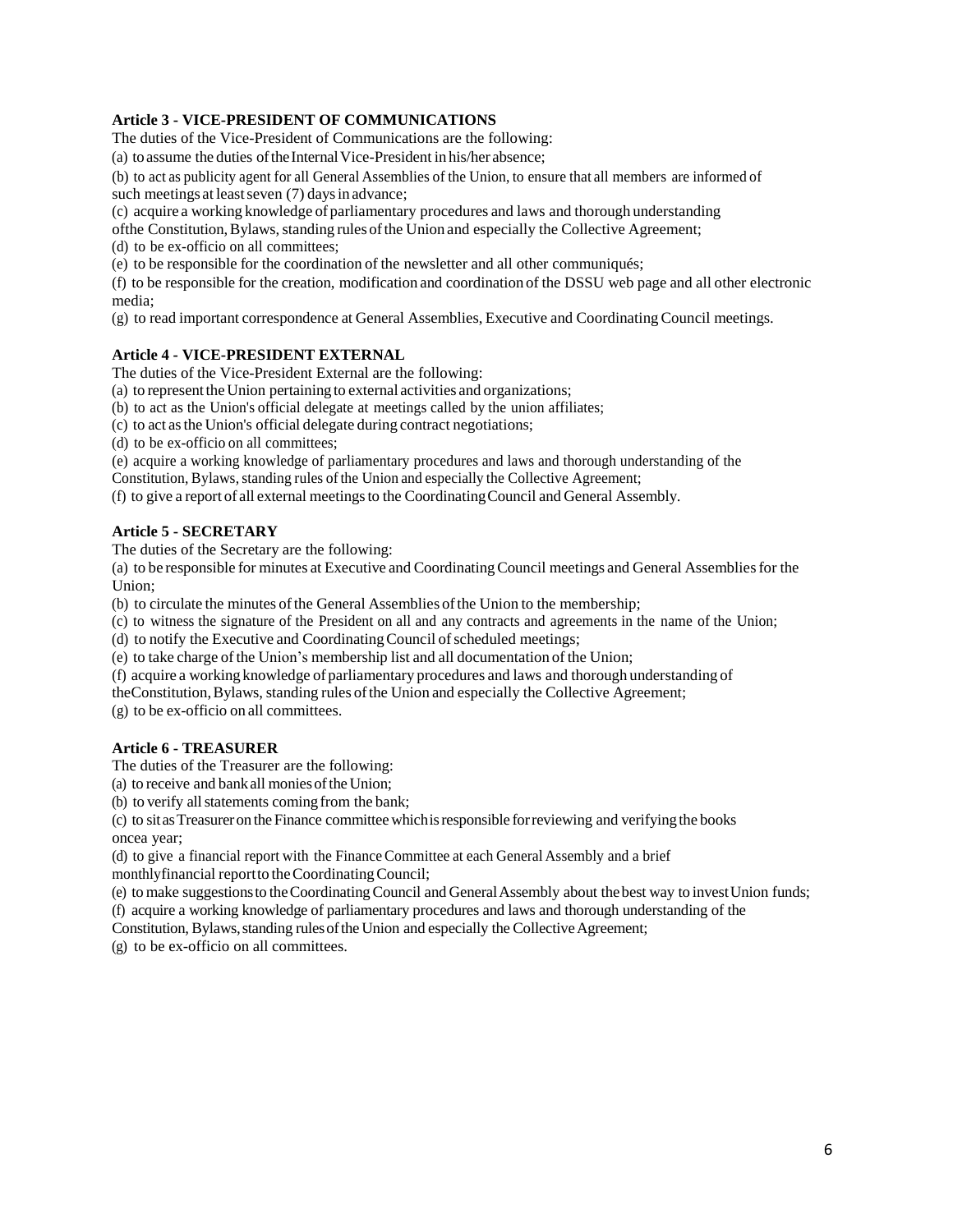## **CHAPTER VI – STANDING COMMITTEES & REPRESENTATIVES**

*All committees or representatives must give a report of their activities to the Coordinating Council.*

#### **Article 1 - LABOUR RELATIONS COMMITTEE (CRT)**

The DSSU Labour Relations Committee is composed of:

- one (1) Executive Committee representative
- two (2) representatives elected as per Bylaw 4 (Elections) of this Constitution and carry out theirmandate in accordance with the Collective Agreement.

The Labour Relations Committee (CRT) does not have the authority to sign agreements and/or ententes with the College; any such agreement or entente must be signed by a member of the Negotiation Committee with the majority approval of the Coordinating Council. All agreements and/or ententes are subject to the approval of a General Assembly meeting.

Duties:

a) defend the rights and privileges of Union members as set out in the Collective Agreement;

b) attend monthlyCRT meetings;

c) attend Coordinating Council meetings.

#### **Article 2 - NEGOTIATION COMMITTEE**

The Negotiation Committee consists of the Executive Committee and will operate in consultation with the Coordinating Council as per Chapter VII of this Constitution.

#### **Article 3 - PROFESSIONAL DEVELOPMENT COMMITTEE (PDC)**

The two (2) DSSU Professional Development Committee representatives are elected as per Bylaw 4 (Elections) of this Constitution and carry out their mandate in accordance with the Collective Agreement.

Duties:

a) be familiar of the procedures and documents required for professional development requests;

b) provide information and advice to DSSU members;

- c) represent the DSSU in a position to improve or modify the standing policies;
- d) attend Coordinating Council meetings.

#### **Article 4 - CLASSIFICATION COMMITTEE**

The DSSU Classification Committee is composed of:

- one (1) Executive Committee representative
- one (1) representative elected as per Bylaw 4 (Elections) of this Constitution and carries out their mandate in accordance with the Collective Agreement.

#### Duties:

a) to be familiar with the Classification Plan;

b) to offer support during the reclassification request process;

c) attend CoordinatingCouncil meetings.

#### **Article 5 - WOMEN'S AND GENDER ADVOCACY COMMITTEE**

The two (2) Women's and Gender Advocacy Committee representatives are elected as per Bylaw 4 (Elections) of this Constitution.

#### Duties:

a) advocate and represent the interests of women in the college;

b) plan women and gender-related events including International Women's Day, taking actions to counter ignorance, prejudice, stereotypes, discrimination, harassment or gender-based violence with strategies aimed at sensitizing and educating the membership;

b) occasionally attend conferences outside the college;

c) attend Coordinating Council meetings.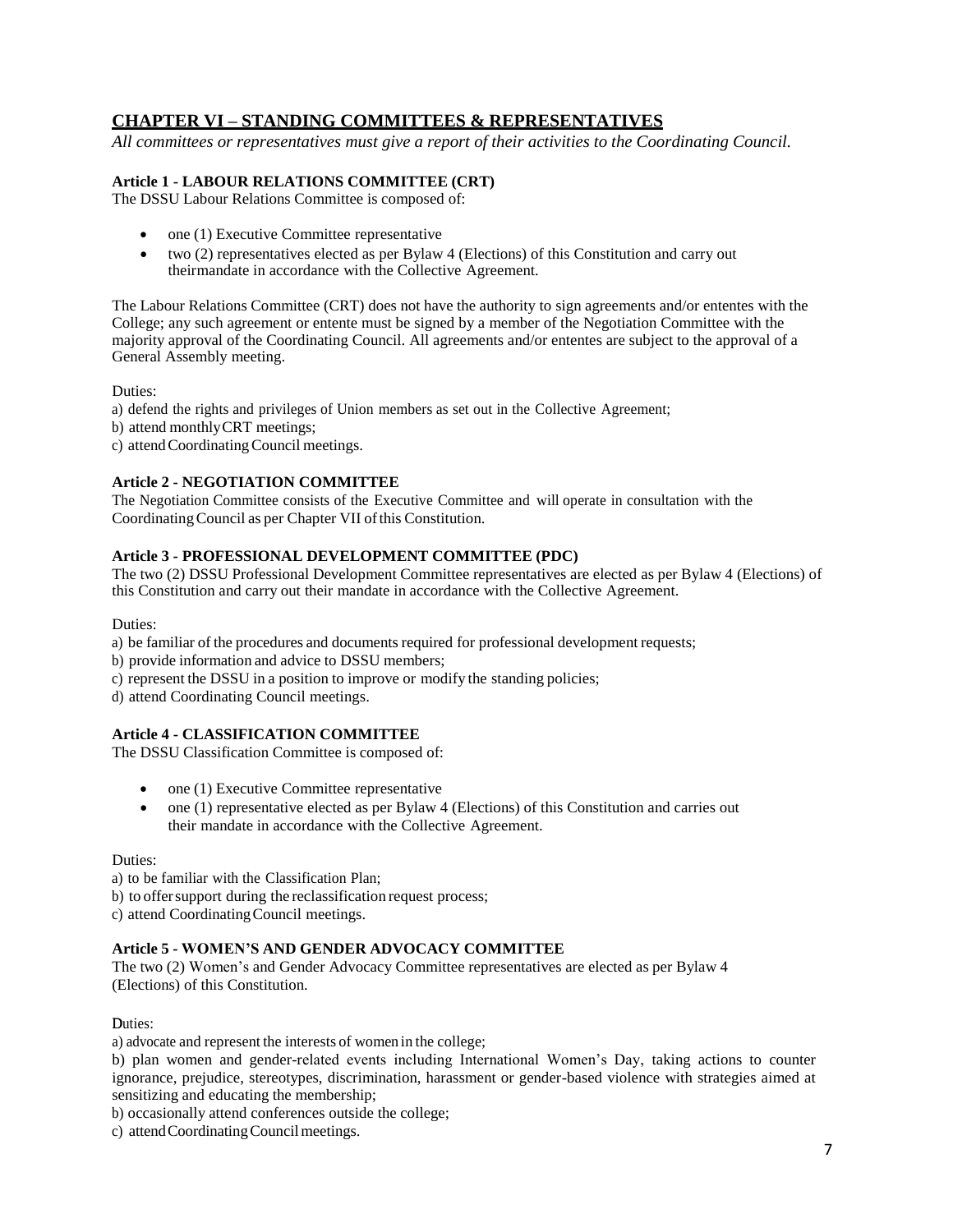### **Article 6 - HEALTH AND SAFETY COMMITTEE**

The one (1) DSSU Health and Safety representative is elected as per Bylaw4 (Elections) of this Constitution and carries out their mandate in accordance with the Collective Agreement.

#### Duties:

a) representthe DSSU on the Dawson Health and Safetycommittee, which investigates and follows up all questions, concerns and complaints that are directed to its attention;

b) be familiar with health and safetyissues around the college and assist DSSU members when requested;

c) be familiar with the Health and Safety Act and provide information to DSSU members;

d) attendCoordinatingCouncil meetings.

#### **Article 7 - HARASSMENT COMMITTEE**

The one (1) DSSU representative of the Committee to Stem Violence, Discrimination, Harassment and the Abuse ofPower is elected as per Bylaw 4 (Elections) ofthis Constitution and carries out his/her mandate in accordance with the Collective Agreement.

Duties:

a) provide active education and make recommendations, when necessary, on changesto the policy and existing practices;

b) responsible for working with the College to prevent incidentsof violence, discrimination, harassment and the abuse of power;

c) attendCoordinatingCouncil meetings.

#### **Article 8 - SOCIAL SECURITY REPRESENTATIVE**

The one (1) Social Security Representative is elected as per Bylaw 4 (Elections) of this Constitution.

Duties:

a) be familiar of the procedures and documents required for retirement and parental leave requests to the College;

b) provide information to DSSU members related to retirement, parental rights and the CSQ-SSQ insurance contract;

c) occasionally attend conferences outside the College;

d) attendCoordinatingCouncil meetings.

#### **Article 9 - SUPPORT STAFF TRAINING DAY COMMITTEE**

The two (2) Support Staff representatives of the Support Staff Training Day Committee are elected as per Bylaw 4 (Elections) of this Constitution.

Duties:

a) to plan and organize the yearly Support Staff Training Day;

b) to promote and establish professional working activities;

c) attend Coordinating Council meetings.

#### **Article 10 – DELEGATE AT LARGE**

The one (1) Delegate at Large is elected as per Bylaw 4 (Elections) of this Constitution.

Duties:

- a) provide support to the different unioncommittees when needed;
- b) occasionally attend conferences outside the College;
- c) attend Coordinating Council meetings.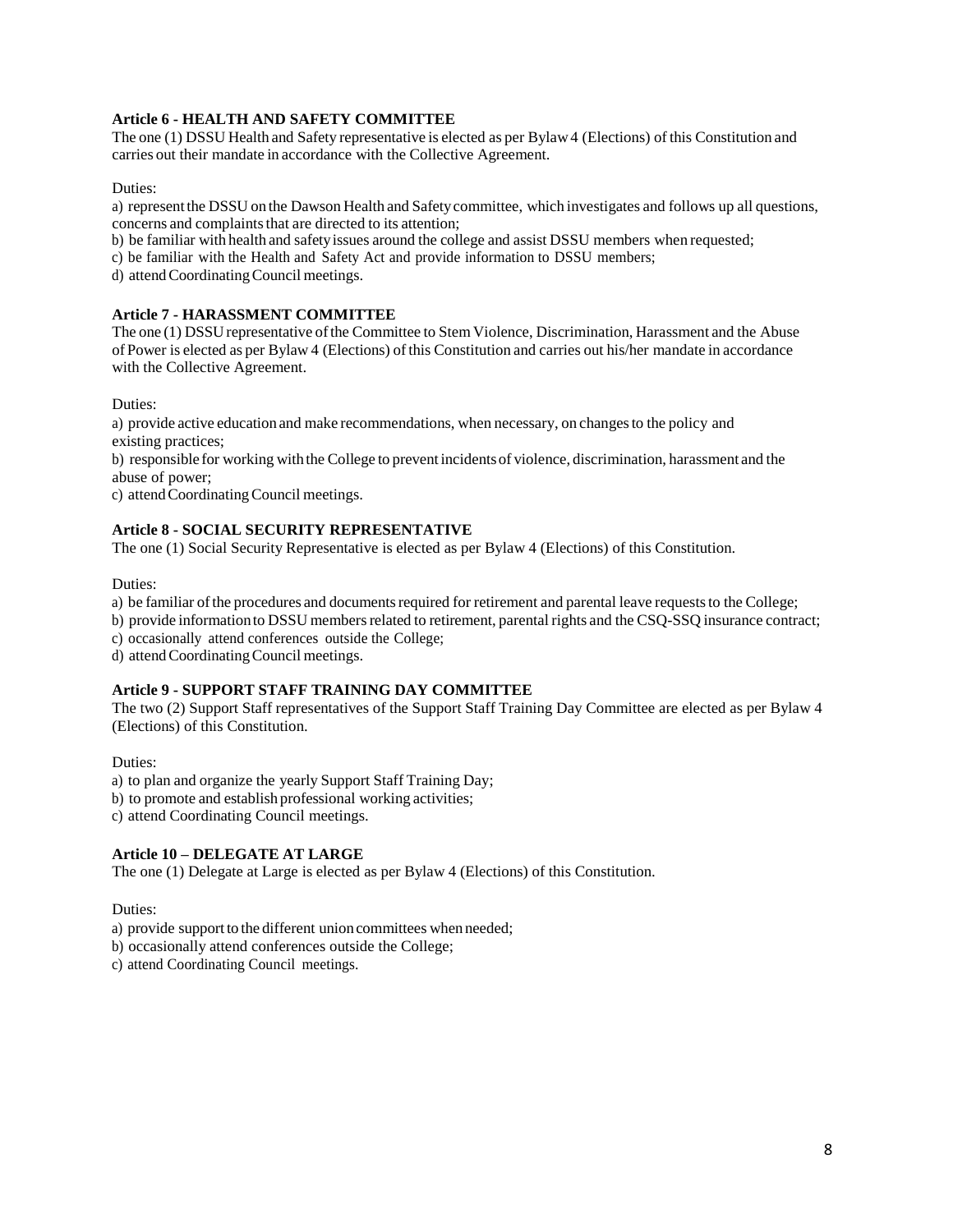#### **Article 11 – COMMITTEE FOR THE PREVENTION OF SEXUAL VIOLENCE**

The one (1) DSSU representative of the Committee for the Prevention of Sexual Violence is elected as per Bylaw 4 (Elections) of this Constitution and carries out their mandate in accordance with the Collective Agreement.

Duties:

a) Participate in the development and implementation of prevention, awareness-raising, and training measures for members of the college community;

b) Participate in the evaluation of the implementation of prevention, awareness-raising, and training measures for their impact, effectiveness, and relevance;

c) Participate in the promotion of the Policy on Sexual Violence to all members of the college community;

d) Attend Coordinating Council meetings.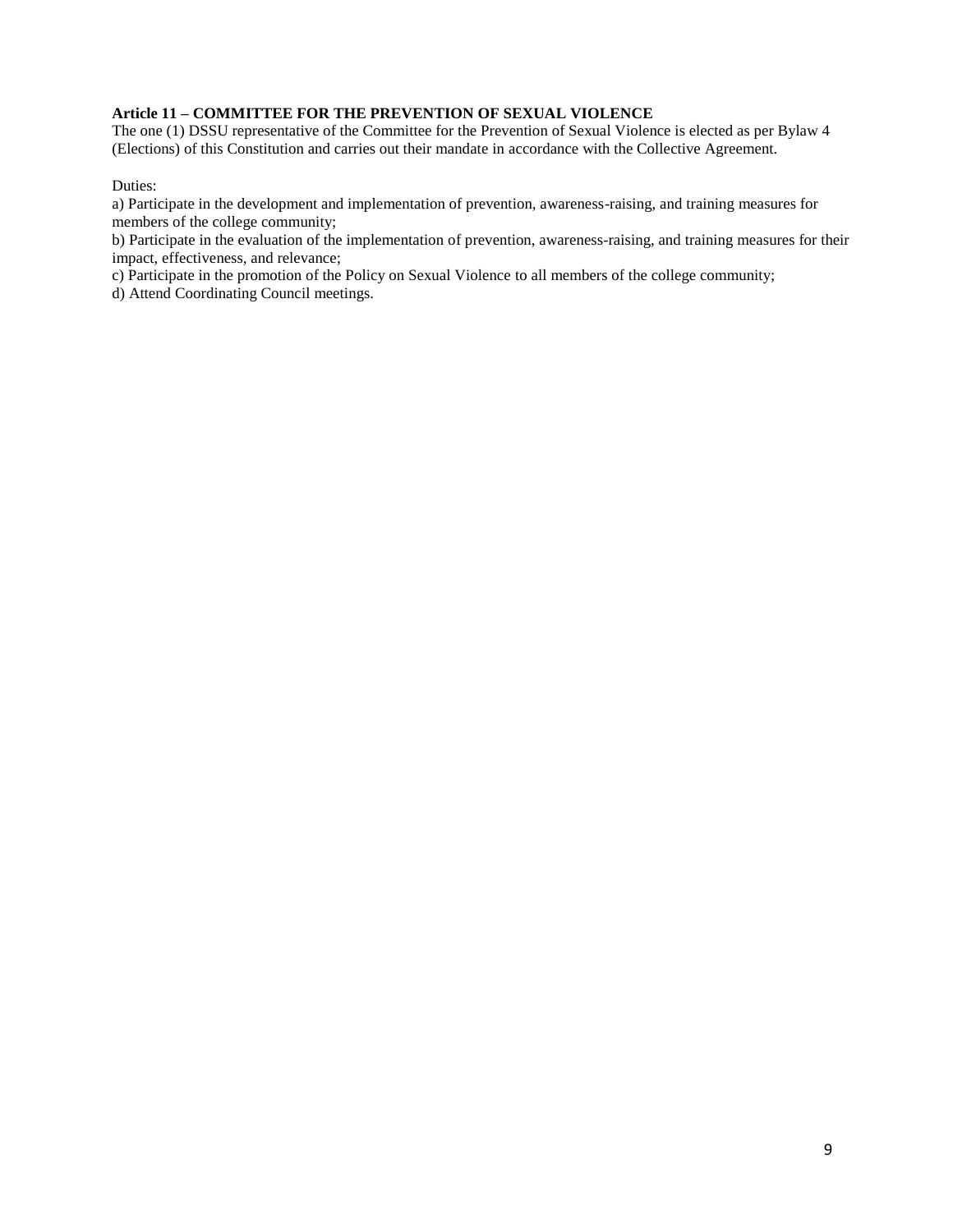#### **Article 12 - OTHER COMMITTEES & REPRESENTATIVES**

The Support Staff members of the Board of Governors and Senate are also elected as per Bylaw 4 (Elections) of this Constitution, and are non-voting members of the Coordinating Council. All representatives on ad hoc committees or other standing committees not listed in articles 1 to 11 of this Chapter, who were appointed by the General Assembly or Executive Committee, are not members of the Coordinating Council.

## **CHAPTER VII – COORDINATING COUNCIL (CC)**

#### **Article 1 - COMPOSITION**

The Coordinating Council shall be composed of the Executive Committee and all members of the Standing Committees & Representatives listed in articles 1 to 10 of Chapter VI. If a member occupies more than one Council position, he/she is limited to one vote.

#### **Article 2 -MEETINGS**

The CC meets at least twice a semester at a time and place set by the Executive Committee. Quorum is set at 50% plus one of the elected members.

#### **Article 3 - DUTIES OF THE CC**

The duties of the Coordinating Council are as follows:

(a) to ratify any decisions that will be taken at theStandingCommittee level;

(b) toratify any agreement or entente between the Union and the College;

(c) to ratify any decision to contract legal and/or technical services not provided by the FPSES that maybe necessary; (d) to actas a consultative body fortheUnion;

(e) to make recommendations to the Executive Committee and the General Assembly;

(f) authorize any expense of one thousand dollars (\$1,000)orless,above and beyond the approved operating budget;

(g) to assume allExecutive powers and dutiesifthere are less than three (3) members ontheExecutive Committee.

#### **Article 4 - VOTE**

Decisions ofthe CCare taken when the majority of the members present assent. A member shall refrain fromvoting in the event of a conflict of interest.

#### **Article 5 - TERMINATION**

At the end of the term of office each member must remit all property of the Union to the Executive Committee.

#### **Article 6 - REIMBURSEMENT**

Union officers are reimbursed as per the DSSU Expense Reimbursement Policy applicable to meetings, for expenses incurred in the exercising of syndical duties that have been approved by the Executive Committee.

#### **Article 7 - RESIGNATION**

Any elected officer ofthe Executive Committee or Coordinating Council mayresign by submitting a written notice to the Secretary of the Union. The resignation is in effect upon reception of the letter by the Secretary or at any laterdate indicated by the resigning officer. Any elected officer of the Executive Committee or Coordinating Council who misses more than three (3) consecutive scheduled meetings without valid reason will be considered to have resigned.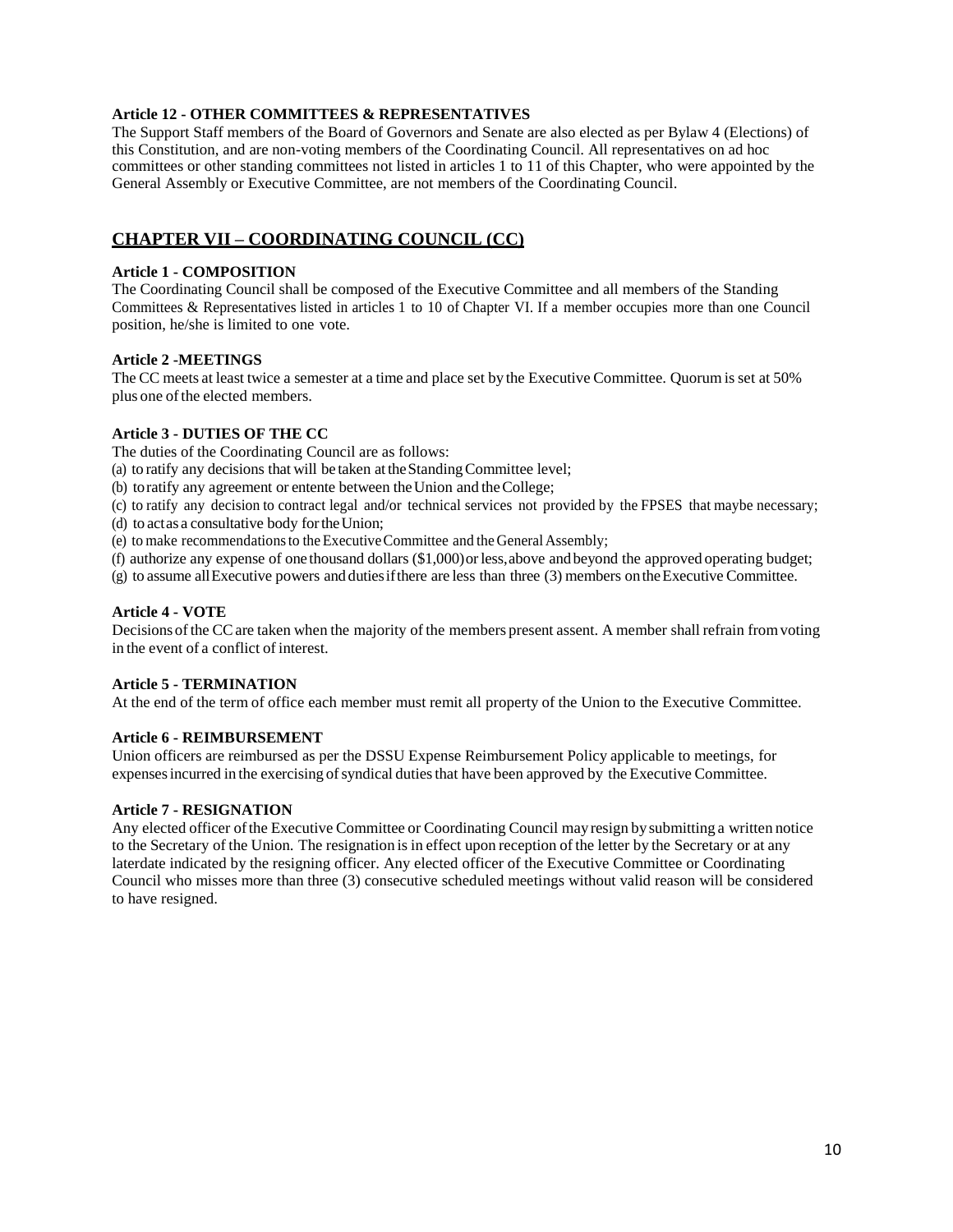#### **Article 8 - SUSPENSION AND EXPULSION**

The Executive Committee or Coordinating Council in its respective scope of authority may suspend or expel, by a two-thirds (2/3) majority vote, for a period that it determines, an officer who does not respect the Union's regulations, Bylaws and Constitution, or who acts contrary or in a way damaging to the interests of the Union. Thedecision of the Executive Committee or Coordinating Council could be appealed by the expelled or suspended officer before a special or annual General Assembly; the officer must make known his or her intention to appealwithin ten (10) days following the reception of the suspension or expulsion notice. The decision of the General Assemblyis final and without appeal.

#### **Article 9 - REINSTATEMENT**

A suspended officer may be readmitted provided he or she:

(a) is approved by a two-thirds  $(2/3)$  vote of a quorum of the respective Executive

Committeeor CoordinatingCouncil;and

(b) agrees to fulfill such reasonable conditions as may be imposed by the respective Executive Committee orCoordinatingCouncil; or

(c) isreinstated bya decision ofthe General Assembly following his/her appeal ofthe suspension/expulsion made by the Executive Committee or Coordinating Council.

CHAPTER VIII – VOTING PROCEDURES FOR MOTIONS\*

*\*repealed (see Bylaw 3-Procedures for Deliberative Assemblies)*

## CHAPTER IX – ELECTIONS\*

*\*repealed (see Bylaw 4-Elections)*

## **CHAPTER X - CONSTITUTIONAL AMENDMENTS**

#### **Article 1 - ADOPTION AND AMENDMENT OF THE CONSTITUTION AND BYLAWS**

(a) A proposal to modify or repeal the Constitution or Bylaws, or any proposal for a new Constitution or Bylaw must be sent to the members, by the Executive Committee at least (21) days before the General Assembly which will deal with it:

(b) Members, the Executive Council and the Coordinating Council may formulate amendments to any announced motions for modifications or for new provisions, in conformity with this article and by sending them to the Executive Committee at least (14) days before the General Assembly which will deal with them;

(c) No new motions will be accepted beyond this time limit;

(d) The Executive Committee shall send to the Members, at least (7) days before the General Assembly which will deal with them, all motions received within the established time limits as well as the position of the Executive Committee on each motion, if applicable;

(e) All motions addressed in this article must be included in the minutes of the General Assembly at which the motions were put forward;

(f) A secret ballot vote cannot be requested for a motion or an amendment brought to the General Assembly, by virtue of this chapter, without the approval of at least 90% of the General Assembly;

(g) The DSSU Constitution and Bylaws can only be adopted, modified or repealed with the approval of two thirds  $(2/3)$  of the votes cast by members in attendance.

### **Article 2 - COMING INTO FORCE**

(a) Any amendment to the Constitution or Bylaws, or any newBylaw, shall come into force assoon asit is adopted by the General Assembly, unless a different date is specified.